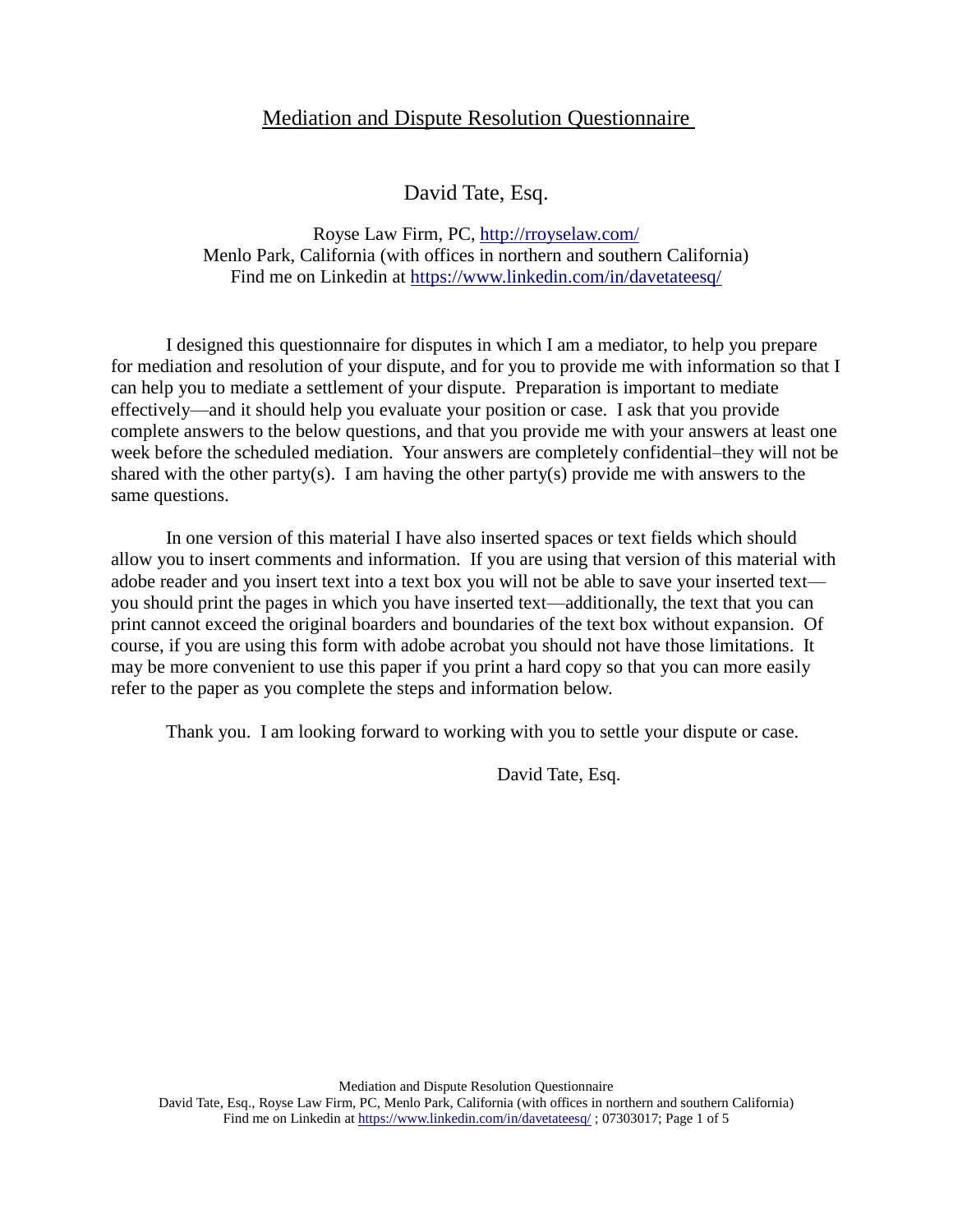Please provide me with the following information as appropriate for your case:

Today's Date:

Your name:

Your title or position:

Your employer:

Your address where I can reach you by mail:

Your phone number:

Your fax number:

Your e-mail:

The name of your attorney or representative if you have one:

Contact information for your attorney or representative (name, firm, phone, fax, e-mail, address):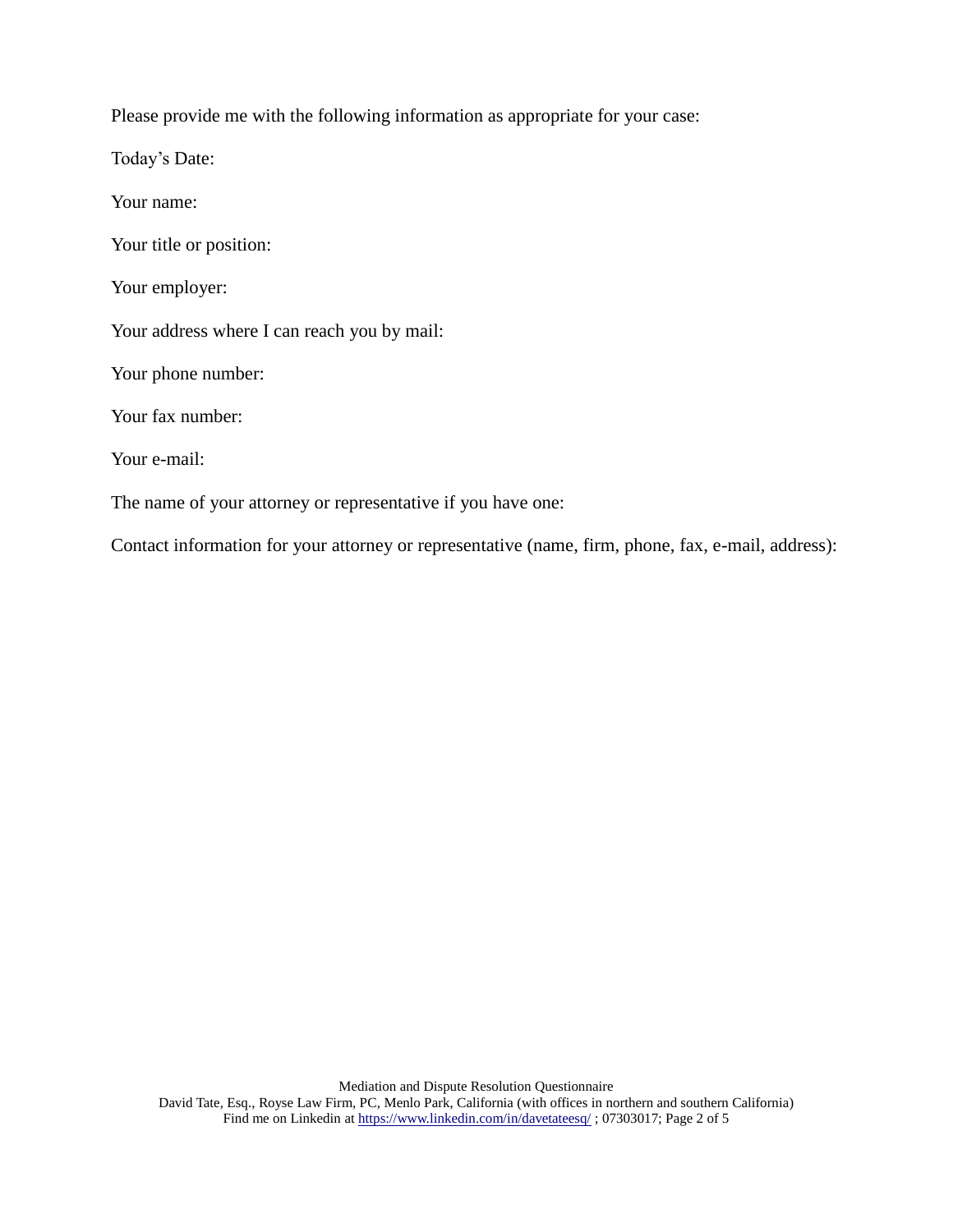1. In the order of importance to you (beginning first with the most important), please list and describe, including important dates, each item for which there is a disagreement or dispute, including your views or positions, and, if you know or have a belief, the views or positions of the other party $(s)$ .

2. For each item discussed in number 1 above, describe conversations, documents, agreements, industry standards and other items that support your views or positions. I encourage you to provide me with copies of important documents. You should also bring copies with you to the mediation.

3. For each item discussed in number 1 above, describe conversations, documents, agreements, industry standards and other items that tend to support the views or positions of the other party(s). I encourage you to provide me with copies of important documents. You should bring copies with you to the mediation.

4. For each item discussed in number 1 above, if you have been injured and/or damaged list each person and/or entity that caused or contributed to your injuries and/or damages; describe what each such person or entity did wrong that caused or contributed to your injuries and/or damages; and estimate the percentage of fault that you attribute to each such person or entity for causing or contributing to the injuries and/or damages.

5. For each item discussed in number 1 above, if it is claimed that you caused or contributed to injuries and/or damages, describe why you are not responsible for causing or contributing to the injuries and/or damages; list each person and entity who is responsible for causing or contributing to the injuries and/or damages; and estimate the percentage of fault that you attribute to each such person or entity for causing or contributing to the injuries and/or damages.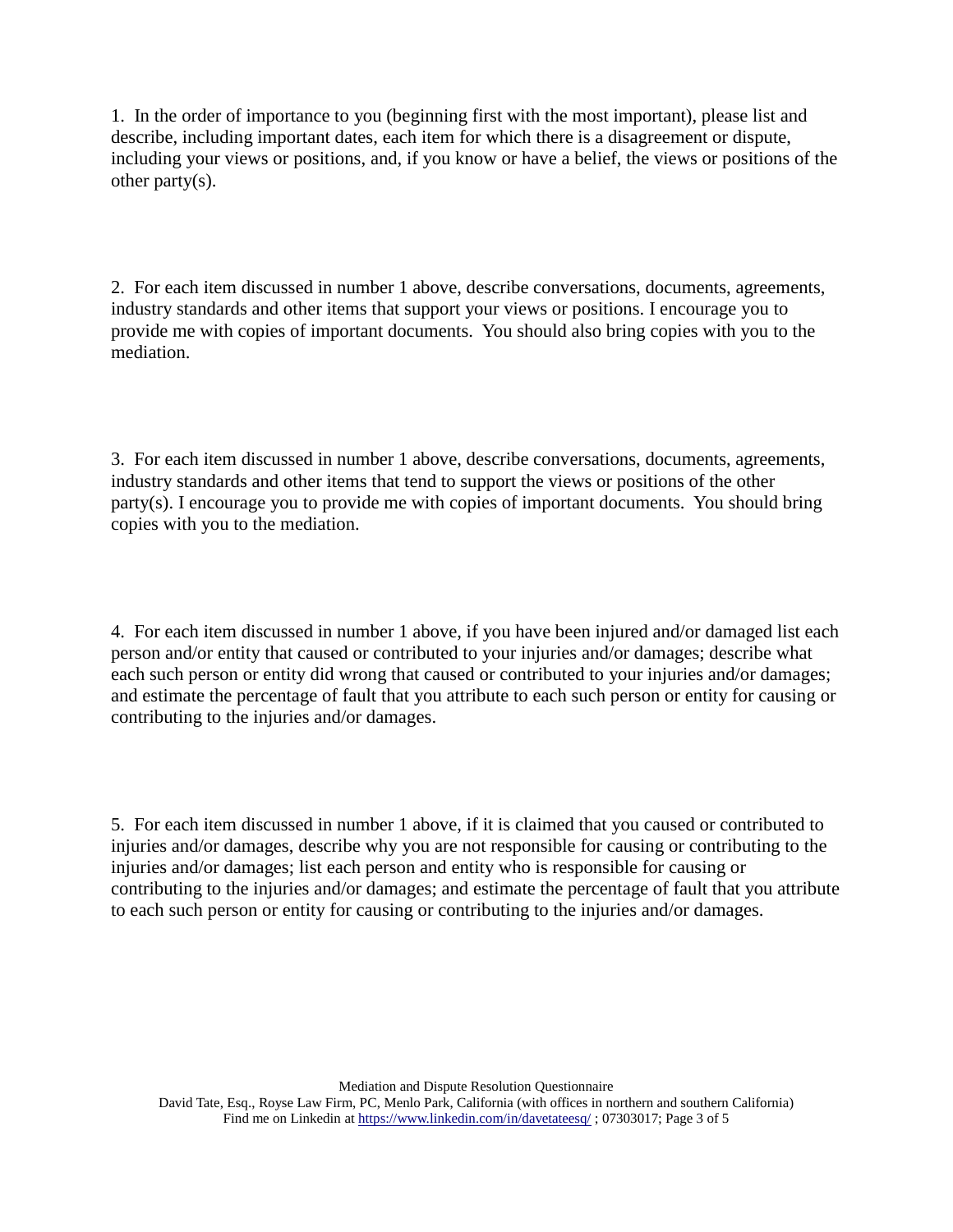6. For each item of alleged injury and/or damage estimate the value or amount of each such injury and/or damage regardless of who you believe is responsible or at fault for causing or contributing to the injury and/or damage.

7. For each item discussed in number 1 above, describe the resolution offer(s) that the other party(s) has made (if any) to resolve or settle each item of dispute.

8. For each item discussed in number 1 above, describe the resolution offer(s) that you believe the other party(s) would be willing to make to resolve or settle each item of dispute.

9. For each item discussed in number 1 above, describe the resolution offer(s) that you have made (if any) to resolve or settle each item of dispute.

10. For each item discussed in number 1 above, describe the resolution offer(s) that you would be willing to make to resolve or settle each item of dispute.

11. For which of the items that you discussed in number 1 above do you believe that you are close to agreement or settlement with the other party(s)? Please list and discuss.

12. For each item discussed in number 1 above, describe the criteria that you would use to determine whether a settlement proposal is reasonable.

Mediation and Dispute Resolution Questionnaire

David Tate, Esq., Royse Law Firm, PC, Menlo Park, California (with offices in northern and southern California) Find me on Linkedin a[t https://www.linkedin.com/in/davetateesq/](https://www.linkedin.com/in/davetateesq/); 07303017; Page 4 of 5